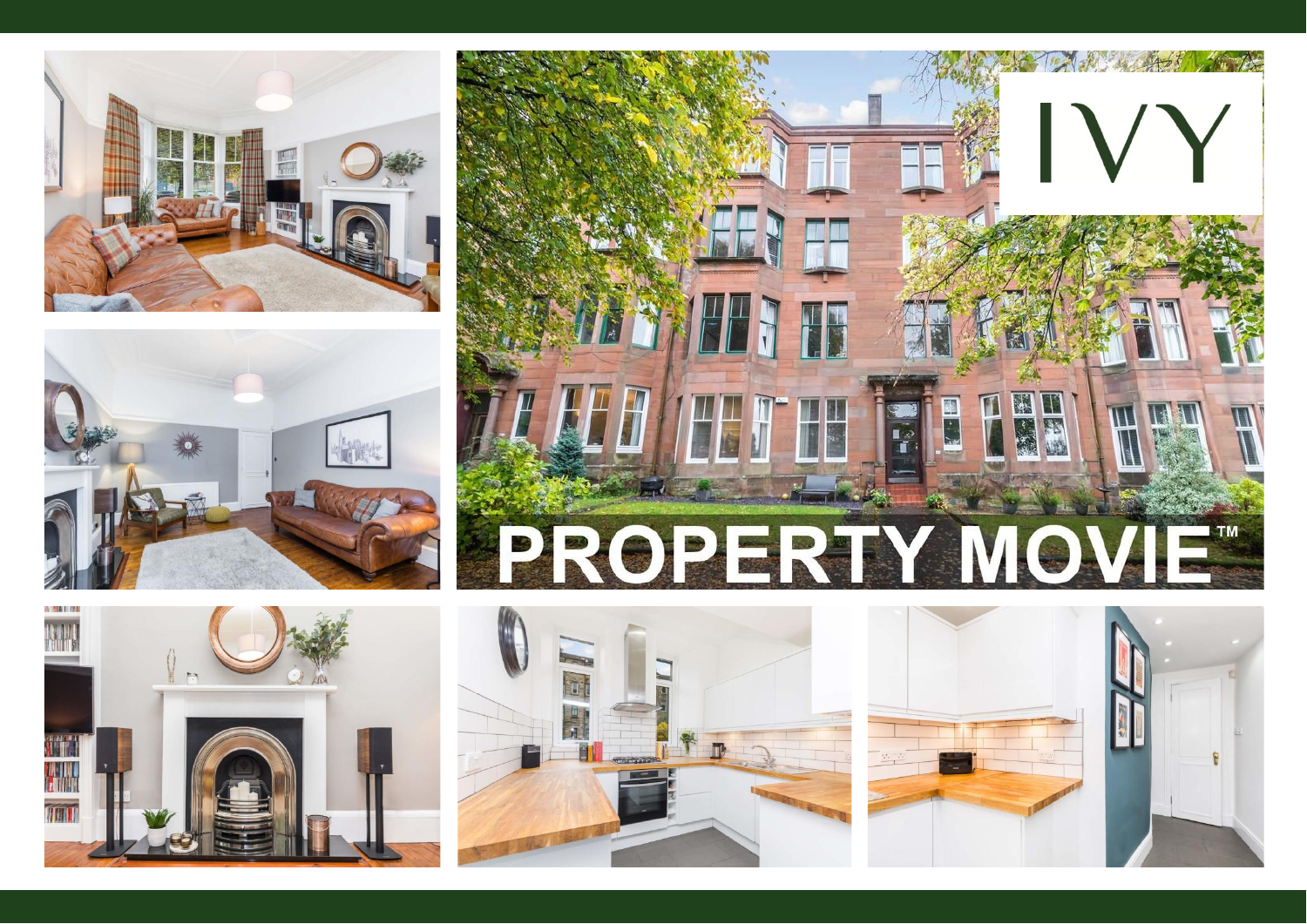



## Offers Over £219,000

0/1 20 Woodcroft Avenue Broomhill **Glasgow** G11 7HX

EPC Rating '69'

STUNNING ELEVATED GROUND ELOOR RED SANDSTONE 2 BEDROOM TENEMENT APARTMENT WITH WEST FACING PRIVATE GARDEN AND SEPARATE OFFICE SET IN THE LEAFY BROAD STREETS OF BROOMHILL IN THE WEST END ENJOYING SUPERB LOCAL AMENITIES AND TRANSPORT LINKS ON ITS DOORSTEP.

Locally there is a superb selection of cafes, delis, restaurants and specialist shopping together with Naseby Park nearby and Victoria Park just a 10 minute walk. There is excellent local convenience shopping on Crow Road, a Co-op at Broomhill Shopping Centre and more comprehensive shopping at Crow Road retail Park for Marks and Spencers, Boots, Argos and Sainsburys. Hyndland Train Station is just 5-10 minutes' walk for direct routes to both Glasgow and Edinburgh city centres and the number 4 bus runs from Crow Road & Clarence Drive for Hyndland, Byres Road and the city centre. The state of the art Broomhill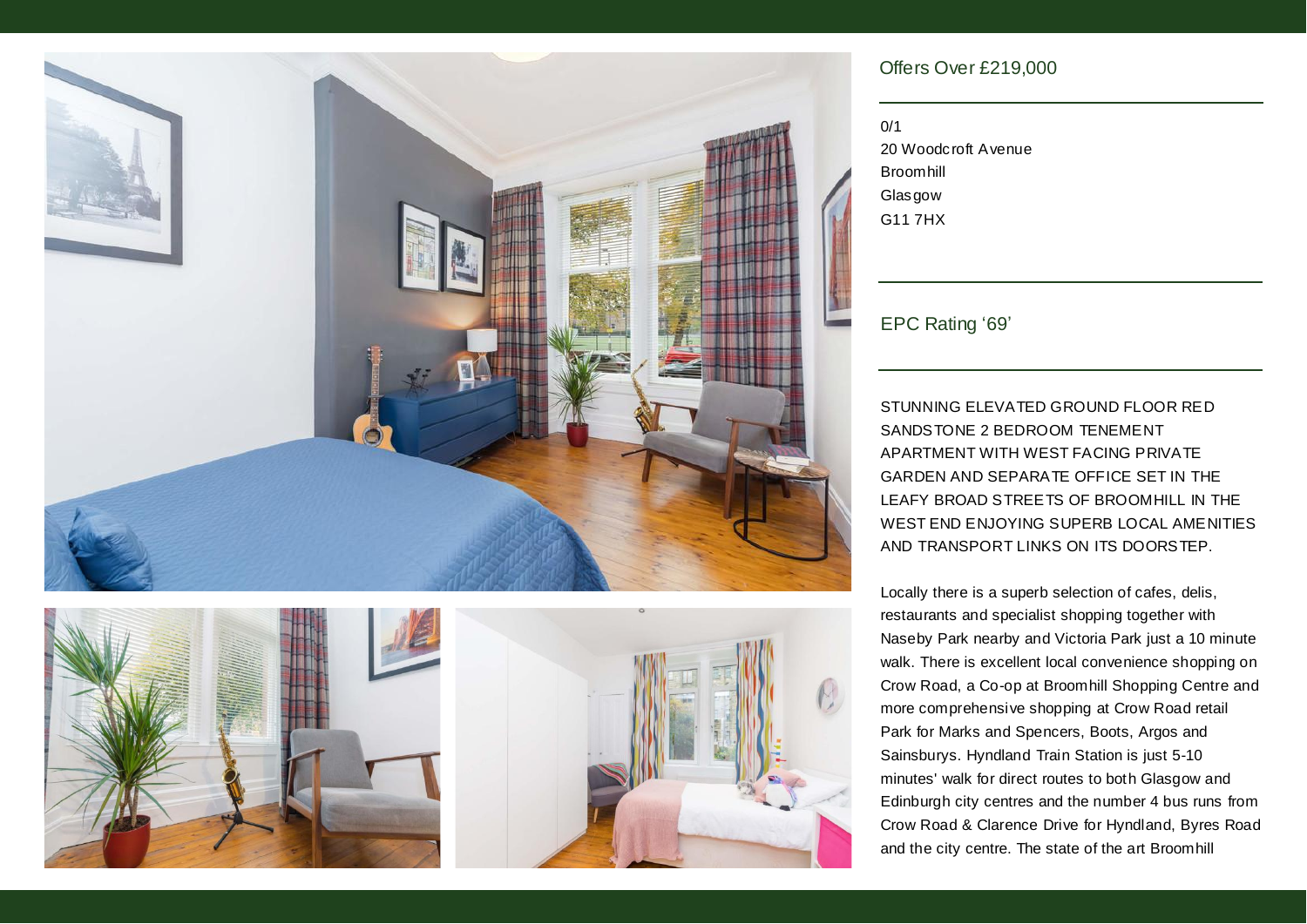



Primary School is close at hand and there is an outdoor nursery planned for the former infant campus on Randolph Road.

The building has security entry and the communal close is smart and traditional. The accommodation comprises; square reception hall with storage, impressive 4 bay window lounge with period features, feature fireplace and open leafy aspects, the kitchen is a great size and enjoys 2 large windows facing to the rear affording plenty of natural light, there are 2 excellent double bedrooms, an essential, self contained office and to complete the layout there is a stunning shower room. The windows are original sash and case and there is a modern system of gas central heating.

The private garden, stunning interior, leafy west end location and home office will give this property broad appeal.

Early viewing is recommended.